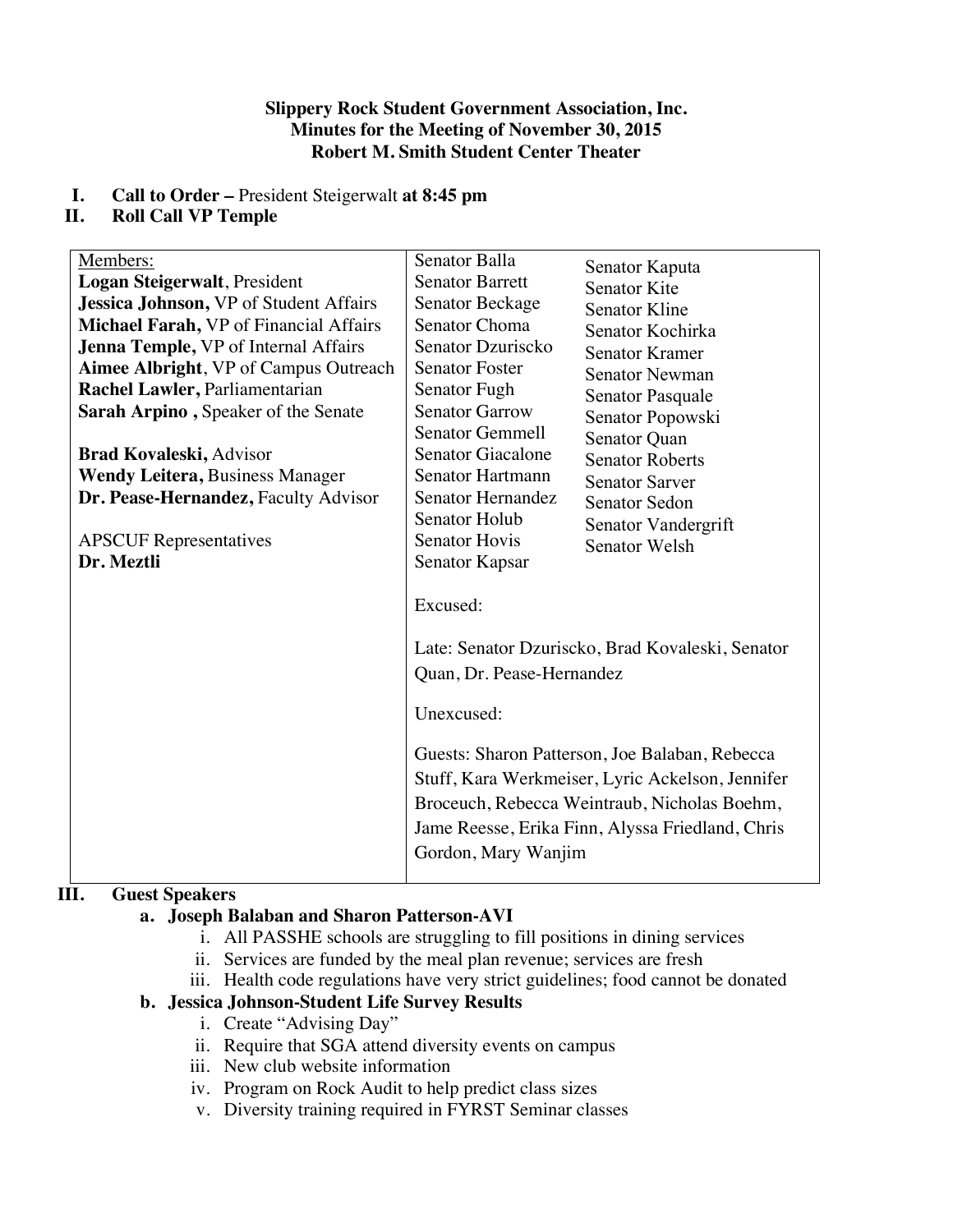## **IV. Officer Reports**

## **a. President Steigerwalt**

- i. Congratulations on a great semester
- ii. Liter of the Week Rachel Lawler

## **b. VP Temple**

- i. Committee meeting time next semester is Monday at 7:45 pm
- ii. Thanks to Senator Kramer for organizing the t-shirts

## **c. VP Farah**

- i. Finance Committee Report
- ii. Budget Informational Session: January  $28<sup>th</sup>$  at common hour in SSC 324
- iii. Conference Grant Applications available December  $7<sup>th</sup>$
- iv. Budgetary reserves \$138,649.44

## **d. VP Johnson**

i. Last committee meeting for this semester is this Thursday at 6:00 pm

## **e. VP Albright**

- i. Committee-Movie Series selections will be discussed
- ii. Freshman Senators Breakfast Club giveaway at the movie this weekend

## **f. Parliamentarian Lawler**

- i. Suite Thanksgiving Dinner was very successful
- ii. Remember to STAY POSITIVE

## **g. Speaker Arpino**

i. Holiday game night/informal bonding on Sunday, December  $6<sup>th</sup>$  at 7 pm in Watson Hall great room

**President Steigerwalt recognized University President Norton's attendance at the meeting. Dr. Norton congratulated the Senate on its leadership this semester.**

#### **V. Old Business**- none

#### **VI. New Business**

**Motion #1 - That SRSGA approve the minutes from the November 16th Formal Senate Meeting. Newman/Giacalone Motion Passes**

**Motion #2 - That SRSGA approves the proclamation regarding the accomplishments of the football and soccer teams. Choma/Vandergrift Motion Passes**

**Motion #3 - Senator Beckage motions that the SRSGA approve the new club SRU Military Support Group. Beckage/Sarver Motion Passes**

**Motion #4 - Senator Welsh motions that the SRSGA approve the SRSGA New Initiative Request of \$2,350 for transportation to Shepherd University. VP Farah explains that this request is to fund a bus for students to attend the NCAA regional football playoff game this Saturday. Welsh/Johnson**